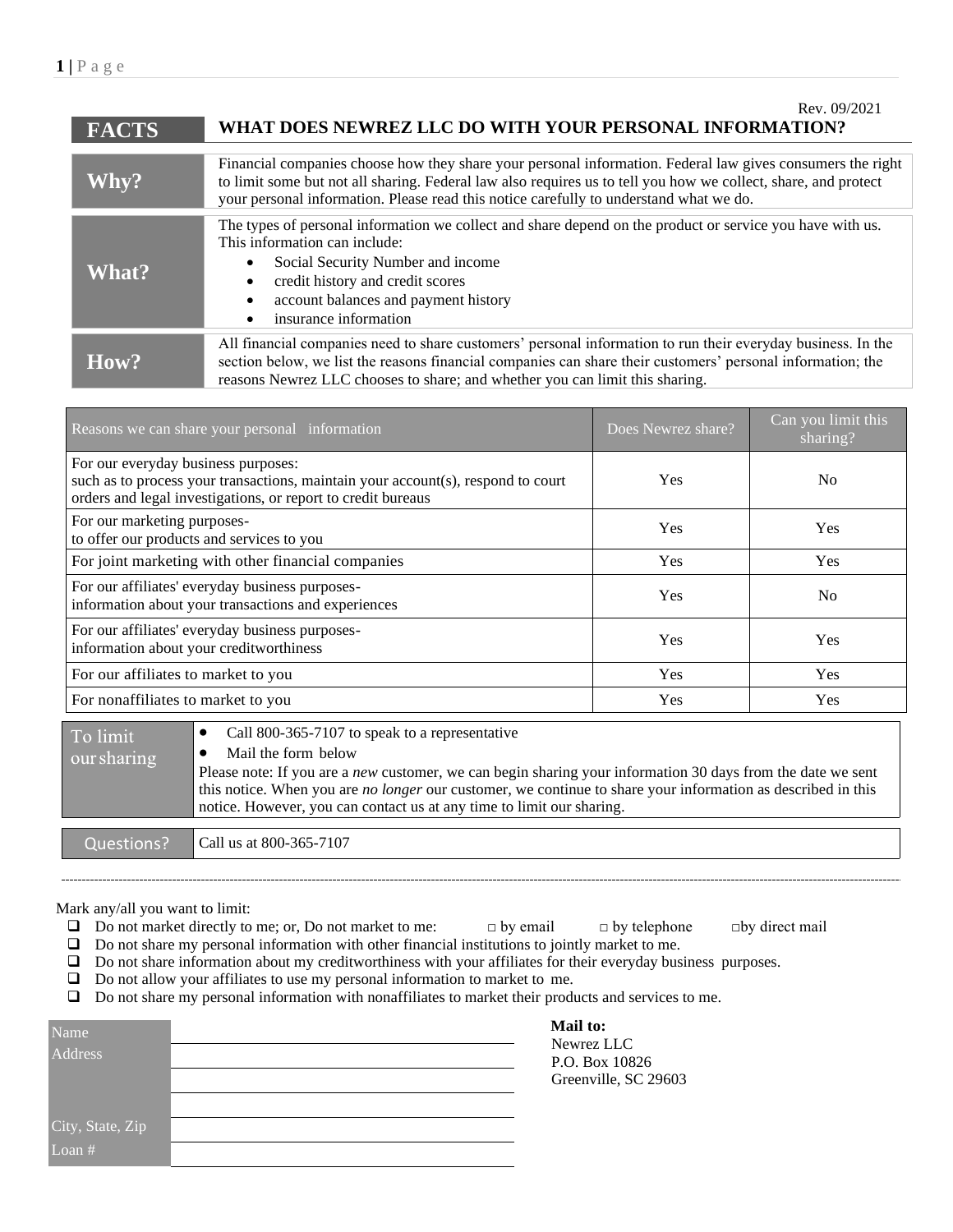| What we do                                                                               |                                                                                                                                                                                                                                                                                                                                                                                                                                                                                                                                                                                                                                                                                                                                                                                                                                                                                                                                                                                                                                                                                    |  |  |  |
|------------------------------------------------------------------------------------------|------------------------------------------------------------------------------------------------------------------------------------------------------------------------------------------------------------------------------------------------------------------------------------------------------------------------------------------------------------------------------------------------------------------------------------------------------------------------------------------------------------------------------------------------------------------------------------------------------------------------------------------------------------------------------------------------------------------------------------------------------------------------------------------------------------------------------------------------------------------------------------------------------------------------------------------------------------------------------------------------------------------------------------------------------------------------------------|--|--|--|
| How does Newrez LLC protect<br>my personal information?                                  | To protect your personal information from unauthorized access and use, we use security measures<br>that comply with federal law. These measures include computer safeguards and secured files and<br>buildings. We restrict access to nonpublic personal information about you to those employees<br>who need to know that information to provide products or services to you. We maintain physical,<br>electronic, and procedural safeguards to guard your nonpublic personal information.                                                                                                                                                                                                                                                                                                                                                                                                                                                                                                                                                                                        |  |  |  |
| How does Newrez LLC collect<br>my personal information?                                  | We collect your personal information, for example, when you<br>apply for a loan or give us your income information<br>provide account information or provide employment information<br>perform transactions with us<br>make mortgage payments or provide your mortgage information<br>We also collect your personal information from others, such as credit bureaus, affiliates, or other                                                                                                                                                                                                                                                                                                                                                                                                                                                                                                                                                                                                                                                                                          |  |  |  |
| Why can't I limit all sharing?                                                           | Federal law gives you the right to limit only<br>sharing for affiliates' everyday business purposes - information about your<br>creditworthiness<br>affiliates from using your information to market to you<br>sharing for nonaffiliates to market to you<br>State laws and individual companies may give you additional rights to limit sharing. See Other<br>important information section below for more information on your rights under state law.                                                                                                                                                                                                                                                                                                                                                                                                                                                                                                                                                                                                                            |  |  |  |
| What happens when I limit<br>sharing for an account I hold<br>jointly with someone else? | Your choices will apply to everyone on your account.                                                                                                                                                                                                                                                                                                                                                                                                                                                                                                                                                                                                                                                                                                                                                                                                                                                                                                                                                                                                                               |  |  |  |
| Definitions                                                                              |                                                                                                                                                                                                                                                                                                                                                                                                                                                                                                                                                                                                                                                                                                                                                                                                                                                                                                                                                                                                                                                                                    |  |  |  |
| Affiliates                                                                               | Companies related by common ownership or control. They can be financial and nonfinancial<br>companies. Our affiliates include:<br>financial companies such as Aim High Mortgage, LLC, Caliber Home Loans, Inc.,<br>Capital Partners Mortgage, LLC, Carolina One Mortgage, LLC, Coast One Mortgage<br>LLC, Conway Financial Services, LLC, Guaranty Mortgage Services, LLC, Homeowners<br>First Mortgage, LLC, Landed Home Loans LLC, Meritane Financial LLC, Milestone<br>Home Lending, LLC, Mission Mortgage LLC, Newrez LLC, Newrez Mortgage LLC,<br>Partners United Financial, LLC, Plus Relocation Mortgage, LLC, Preferred Lending<br>Services, LLC, Sanctuary Home Mortgage LLC, Shellpoint Partners LLC, Shelter Home<br>Mortgage, LLC, Shelter Lending Services, L.L.C., Shelter Mortgage Company, L.L.C.,<br>Summit Home Mortgage, LLC, Synergy Home Mortgage, LLC, and Your Home<br>Financial LLC :<br>and nonfinancial companies, such as Avenue 365 Lender Services, LLC, Avenue Title<br>Agency, LLC, Covius Services, LLC, and EStreet Appraisal Management Company. |  |  |  |
| Nonaffiliates                                                                            | Companies not related by common ownership or control. They can be financial and nonfinancial<br>companies.<br>Nonaffiliates we share with can include financial services companies, insurance<br>companies, direct marketing companies, and service providers.                                                                                                                                                                                                                                                                                                                                                                                                                                                                                                                                                                                                                                                                                                                                                                                                                     |  |  |  |
| Joint marketing                                                                          | A formal agreement between nonaffiliated financial companies that together market financial<br>products or services to you.<br>Our joint marketing partners may include financial services companies, realtors,<br>builders, insurance companies, and other residential real estate companies.                                                                                                                                                                                                                                                                                                                                                                                                                                                                                                                                                                                                                                                                                                                                                                                     |  |  |  |

Other important information

Newrez LLC  $\qquad \qquad$  Toll Free Phone: 800-365-7107 P.O. Box 10826 Toll Free Fax: 866-467-1137 P.O. Box 10826 Toll Free Fax: 866-467-1137<br>Greenville, SC 29603 Contact us online: www.newrez.com

Main Office NMLS ID #3013 Monday-Friday: 8:00AM-10:00PM Houston, TX Branch Office NMLS ID #1105392 Saturday: 8:00AM-3:00PM